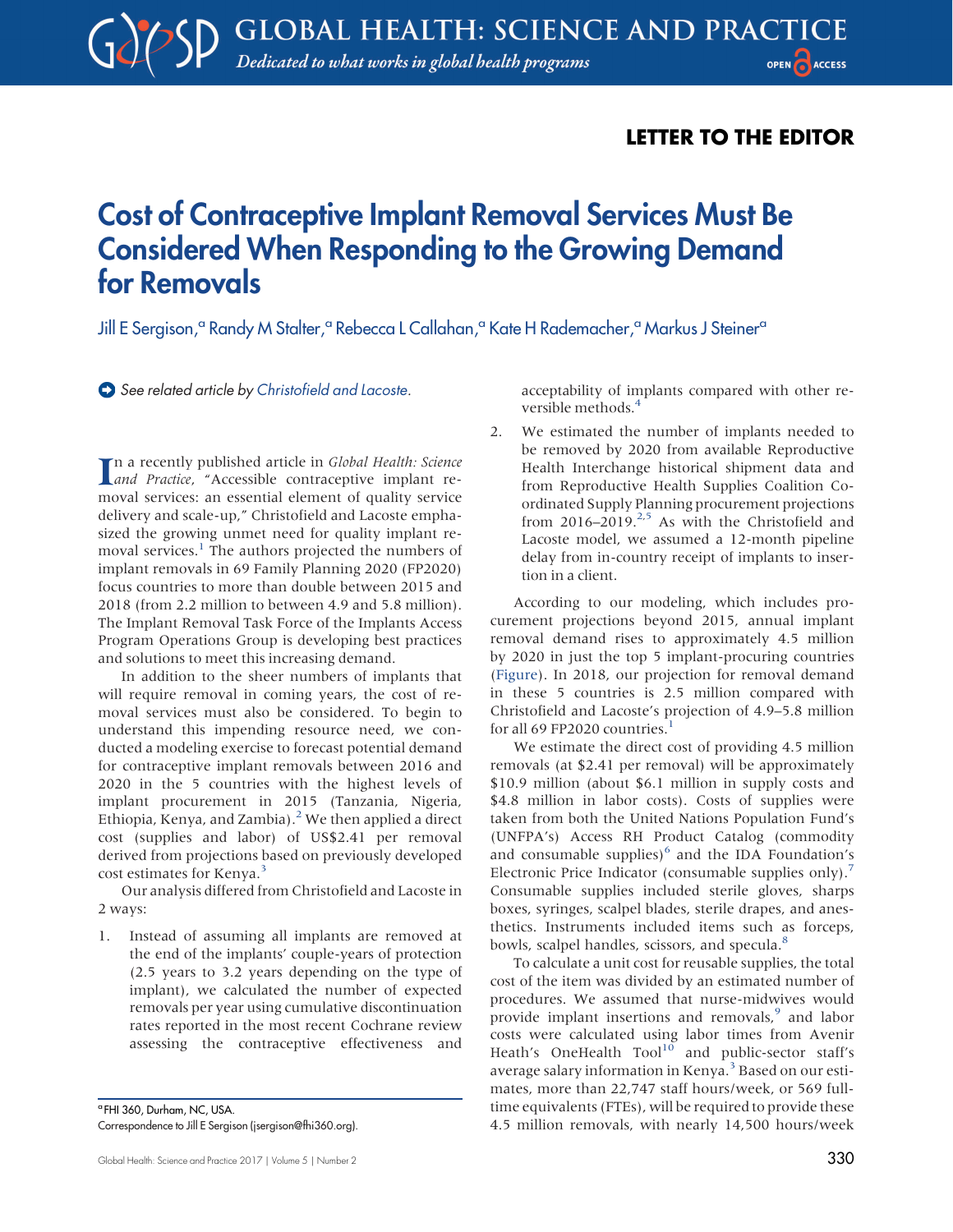<span id="page-1-0"></span>

(363 FTEs) required in Ethiopia and Tanzania alone (for the more detailed analysis, see the [Supplement](http://ghspjournal.org/lookup/suppl/doi:10.9745/GHSP-D-17-00100/-/DCSupplemental)). Of note, the annual cost estimates are substantially lower when modeling is based on self-reported implant use from Demographic and Health Surveys and Performance Monitoring and Accountability 2020 surveys rather than procurement projections from the Reproductive Health Supplies Coalition.<sup>5</sup> However, assuming all implants that are procured are eventually used, the total resource demand and removal cost would be the same but would be distributed over additional years.<sup>[11](#page-2-10)</sup>

The best current source of information about expected demand for removals comes from well-controlled prospective studies. A randomized study of Implanon and Jadelle in 7 countries reported Year 1 and Year 2 continuation rates of 88.2% and 76.3%, respectively.<sup>[12](#page-2-11)</sup> Similarly, in 2 recent prospective studies of implant use in Kenya, Year 1 continuation rates for implants were 91.8% in one study and 79% in the other.<sup>[13](#page-2-12)[,14](#page-2-13)</sup> In other words, one would expect up to 20% of implant users to ask for removals during the first year of use in settings where removal services are readily available.

Some evidence from service delivery data suggests current capacity to provide implant removals may be insufficient even before the expected large increase in demand for removals. A recent synthesis of service statistics in 3 sub-

Saharan African countries (the Democratic **Annual implant** Republic of the Congo, Tanzania, and Uganda) by EngenderHealth reported 136,737 insertions and only 4,092 removals between January 2014 and June 2016.<sup>[15](#page-2-14)</sup> Admittedly, these service statistics data have limitations including: (1) timing of the **the top 5 implant**insertions and removals during this 29-month period was not presented, so annual rates cannot be calculated; (2) it is possible that other service delivery groups in these geographic areas where **It will cost** EngenderHealth was providing implant insertions were providing removal services, and thus some removals may not have been captured in the EngenderHealth statistics; and (3) insertion data collection is more complete than removal data collection. Despite these data limitations, the overall 3% removal rate over the 29-month **More than** period is sufficiently low to raise questions about 22,000 staff adequate access to removal.

The need for implant removals will increase be required to dramatically in the coming years, and donors and service delivery programs must be poised to mobilize appropriate resources for quality and timely implant removal services. Dramatic increases in demand for resources for implant removal services will coincide with continued or increasing demand for resources to provide implant insertions. Rigorous collection, synthesis, and analysis of routine service statistics of implant insertions and removals are needed to ensure resources are appropriately balanced in countries such

removal is projected to rise to about 4.5 million by 2020 in just procuring countries.

approximately \$10.9 million to provide the 4.5 million implant removals.

hours/week will provide these 4.5 million implant removals.